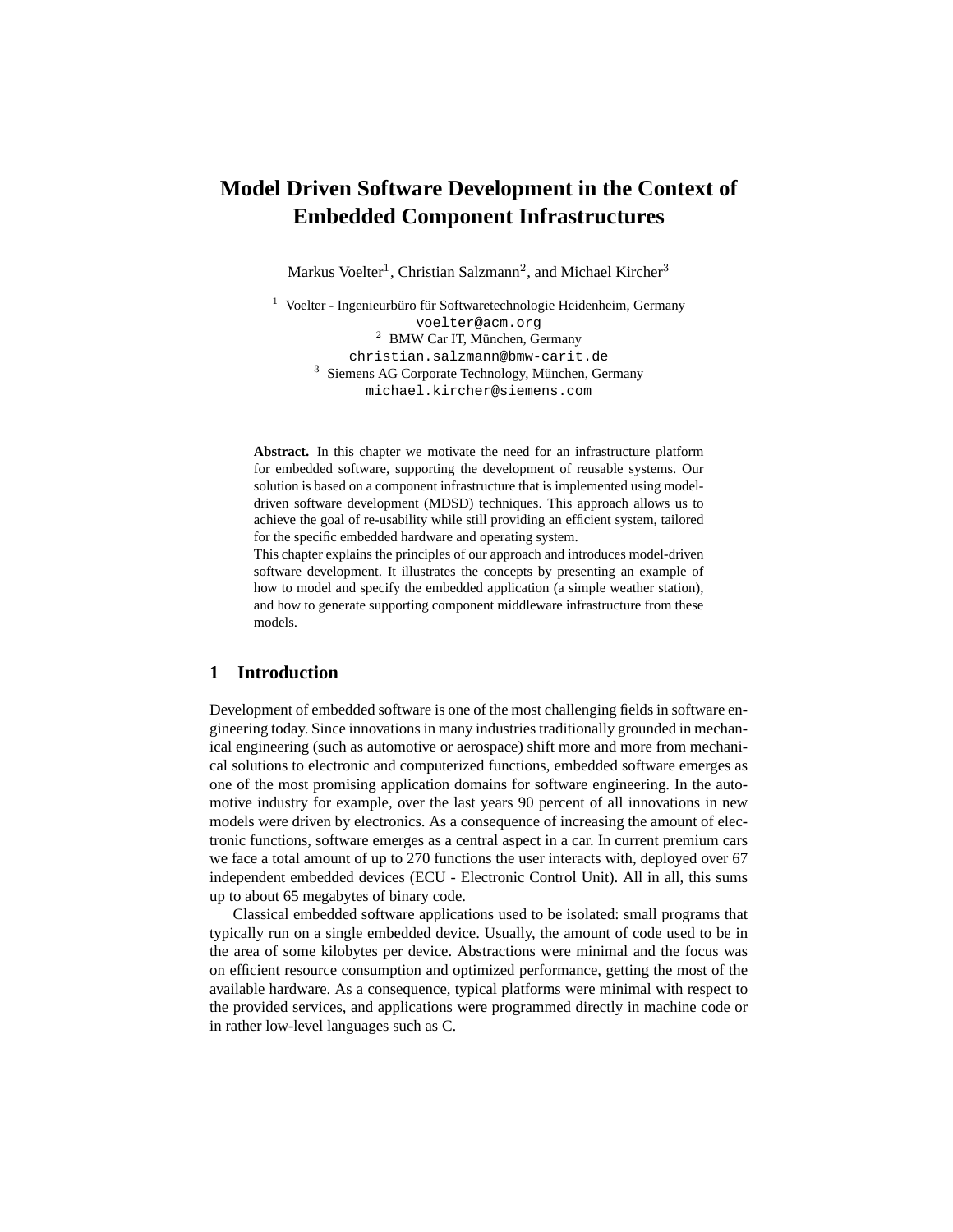However, the amount, nature and complexity of embedded software changes rapidly. Today, we are faced with networks of embedded devices where devices interact with other embedded devices via various networks and bus systems. Considering cars again, it is expected that we will reach the amount of one gigabyte of binary code within the next six years, distributed via a network of several buses and about 70 devices. The complexity of such a system is comparable to a state of the art desktop workstation of today. It seems obvious that a system of that size cannot be developed with the methods and abstractions of classical embedded software. But a workstation and its software faces completely different needs compared to software in embedded devices, such as in cars: the product lifetime of embedded software is substantially longer than the average 3 years of an office product (with its several hot fixes), the strong time-to marketpressure of an office feature vs. the demands for reliability of embedded software etc. We therefore need similar levels of abstraction as we learned from the desktop and enterprise world, however, these must cope with the additional challenges of reliability, flexibility and performance faced in the embedded domain.

**The challenge.** Why is it so much harder (roughly a factor of 20) to develop the same piece of functionality in an embedded ECU in the automotive domain compared to the same functionality developed for the traditional IT world or for a device with similar characteristics, say a Pocket PC PDA? One reason for this is that embedded software is more or less developed from scratch for each application. There is only very little reuse, compared to desktop software. We can identify a set of key requirements for the reuse to be practical:

- **–** Resource optimization: due to unit based cost structure, modularity must not be overly expensive with respect to resources consumption such as memory or CPU allocation.
- **–** Adaptable to different domains: although software modules may be developed in different ways due to the heterogeneity of the various domains in a vehicle (e.g. brake system vs. infotainment) it must be possible to assemble them to one system.
- **–** Customizable to specific hardware but also transferable from one hardware platform to another: due to the life-cycle gap and the hardware/software correlation the software must be transferable from old hardware platforms to newer ones, but still optimized with regards the hardware.
- **–** Extensible: as another consequence of the life-cycle gap, it must be possible to extend a software system during its lifetime and upgrade it with new features.

The overall goal in today's embedded software development is to reduce complexity of the system, to save development effort (and thus, cost) and to achieve a shorter time to market, while taking account the above requirements.

In the course of our research of how to address the above mentioned requirements, we analyzed existing development methodologies and technologies that have successfully been used in the development of business and enterprise applications in the past. Here we focused on the separations of concerns on programming level and on modeling level (through middleware).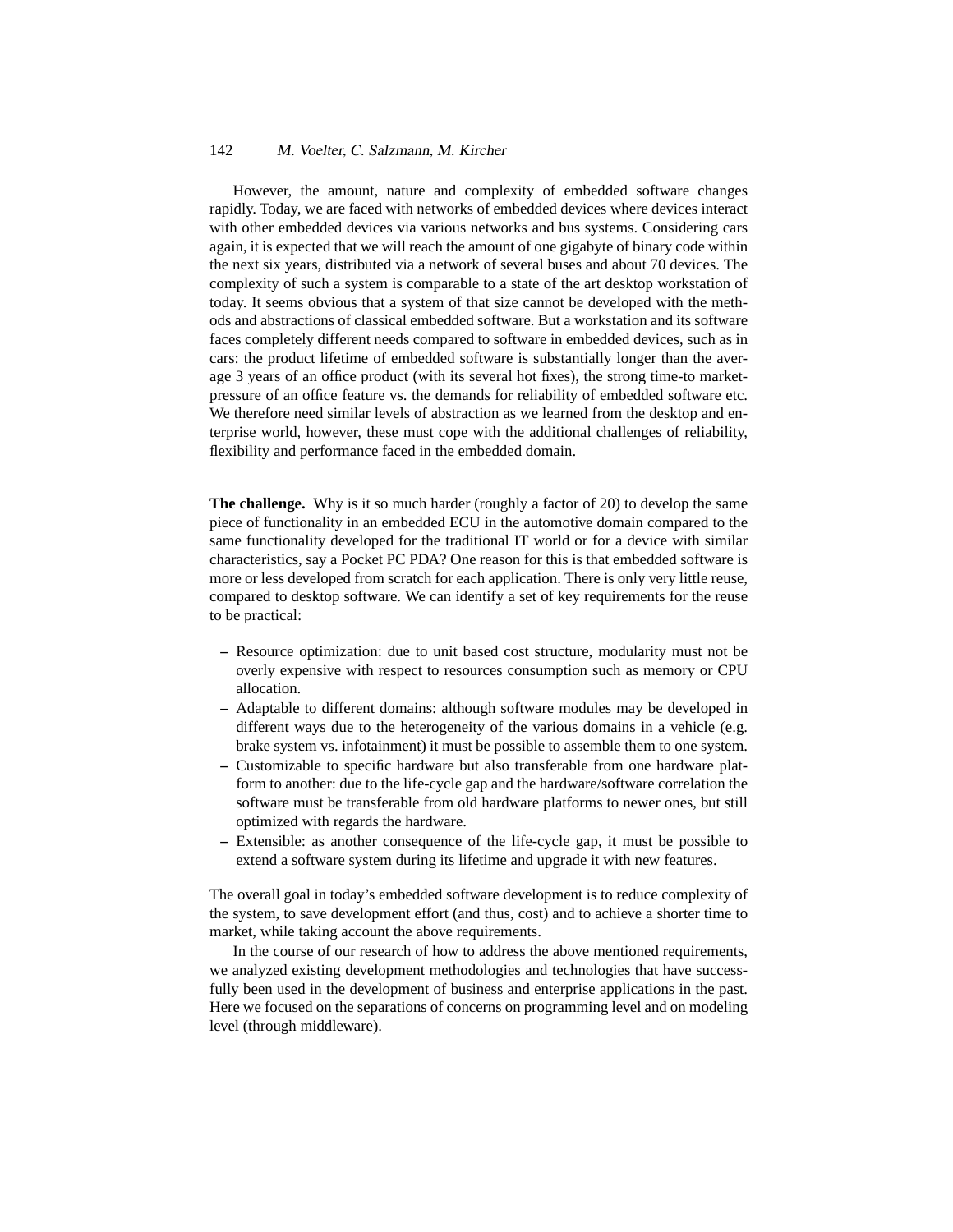**Re-usability through separation of concerns.** Separation of concerns [16] and associated modularization of functionality has successfully helped large applications to be developed quickly and efficiently. Here is a brief overview.

- **–** Object-orientation (OO) separates different functionalities into modules called classes. But OO left the separation of non-functional, operational [7] requirements untouched.
- **–** Frameworks also encapsulate concerns architecturally and are therefore fairly static.
- **–** Component/Container infrastructures [22] such as EJB [18], COM+ [5], CCM [13] or (to some extent) OSGi [15] go one step further. Their goal was to isolate application functionality from technical, operational functionalities, by encapsulating the application functionality into components, the operational functionalities into containers - decoupling them via well defined interfaces. The separation of concerns is done architecturally.
- **–** Aspect-oriented Software Development (AOSD) focuses on weaving encapsulated aspects into the existing application code. Specialized languages have been developed to connect aspect code with the locations where the aspects are to be applied. Today, AOSD tools showcase interesting ideas, but do not provide industry-proven solutions [17], yet.

**Middleware.** Having done a proper separation of concerns and having achieved a certain level of modularization, it becomes important to provide a run-time environment for the individual application components. For this glue code, the term middleware is typically used. The glue code addresses those concerns that have been factored out of the application components. If the application components have to run in a distributed environment, connected through networks and buses, it becomes important that the middleware also covers remote communication transparently. For the purpose of this chapter we focus on communication middleware as one of the most prominent examples of middleware.

CORBA is one of the most widely used middleware standards, but its implementations are often to large (wrt. memory footprint) for embedded applications. Therefore, the Minimum CORBA [11] standard was defined, which defines a subset of the highly configurable CORBA features. But Minimum CORBA is still too large for many scenarios and causes too much run-time overhead for embedded systems.

Where quality of service (QoS) properties, latency and delay of remote invocations play an important role, Real-time CORBA [12] becomes interesting. Real-time-CORBA aims at addressing the management of QoS properties between clients and servers end-to-end.

To make the footprint sufficiently small and the execution overhead sufficiently low, actual implementations of Minimum and Real-time CORBA have defined their own "customized" set of features for the embedded domain (independent of any OMG specification). Some implementations are quite small; their footprint is sometimes 100 kB, or even less. Nevertheless, with their restricted functionality, they are limited, but sufficient for many use cases.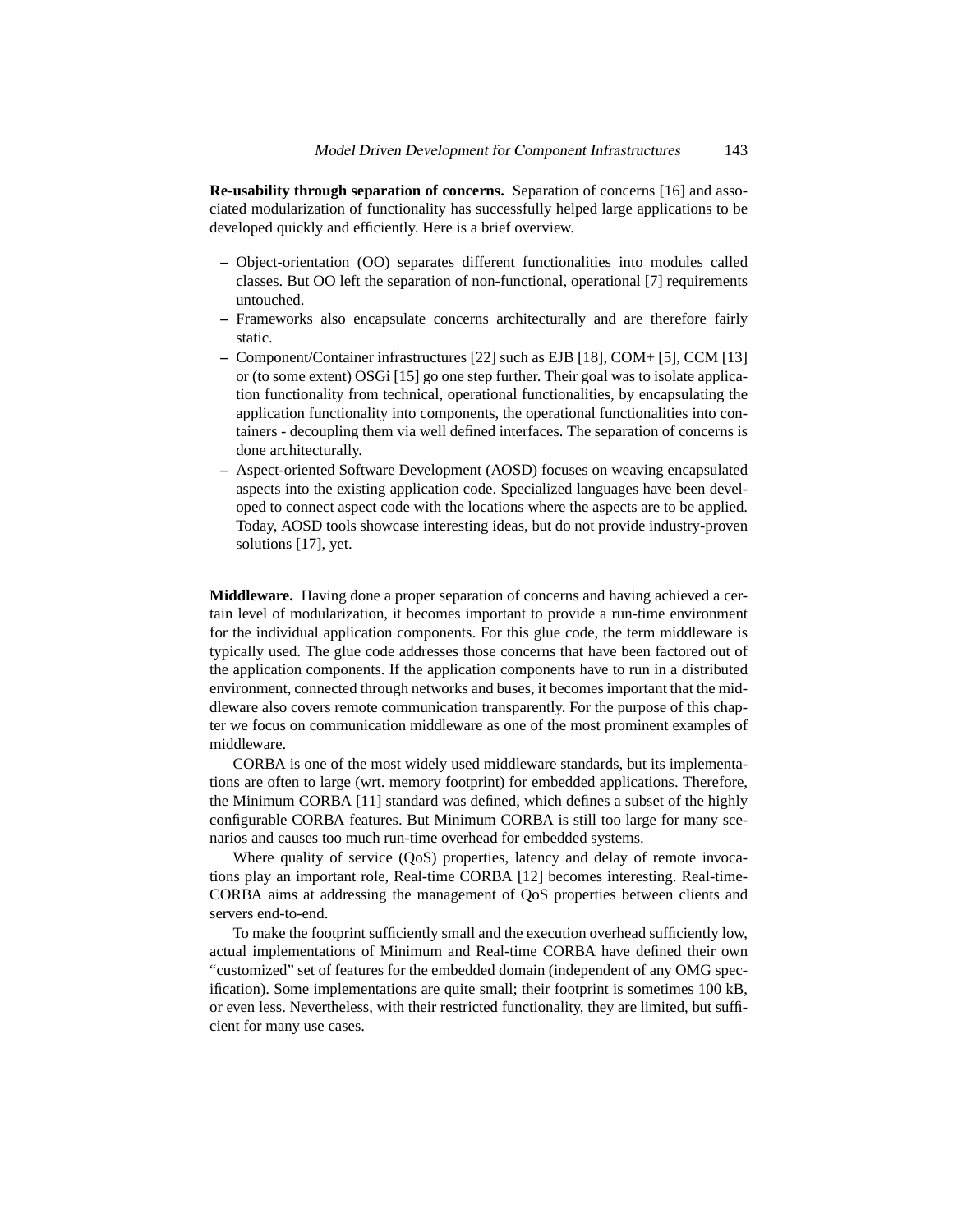Middleware implementations, such as CORBA, use code generation for their adaptation layers. The generated code connects applications clients and remote object implementations with the underlying communication middleware.

From a structural view, communication middleware typically consists of a framework [19] and adaptation layers. While the framework provides the core functionality, the adaptation layers mediate between clients, the core, and the remote objects. The adaptation layer is typically code generated, as it is specific to the remote objects interface.

For some stringent embedded environments, even the optimized frameworks and the generated code are too rigid in size and QoS. One of the reasons is that the remote objects, their dependencies, and their deployment is typically only considered from the viewpoint of individual remote objects, not from a system view. This, however, is necessary to further minimize resource consumption.

# **2 Description of Our Approach**

Our proposed approach to building embedded component infrastructures is based on the combination of Component/Container infrastructures (including the underlying communication middleware) with model-driven software development techniques.

Component/Container infrastructures unify various middleware approaches, specifically, separation of technical and functional concerns as well as remote communication and QoS management (see [22]). While of course we use code generation, in contrast to many other code generation approaches used in embedded systems, we do not generate any application logic. Rather, we focus on the generation of the infrastructure code required to make the application logic work in the context of the embedded system's hardware infrastructure. Using the terminology of the components/container approach, we generate the container, not the components. As explained in the previous section, this is essential to come up with a minimum-overhead implementation of the infrastructure. The next illustration shows the basic architecture.



**Fig. 1.** Layered architecture of an embedded container infrastructure

The functionality of an embedded application is encapsulated in components (the C's in Fig. 1). The functionality is accessed using interfaces; the component accesses its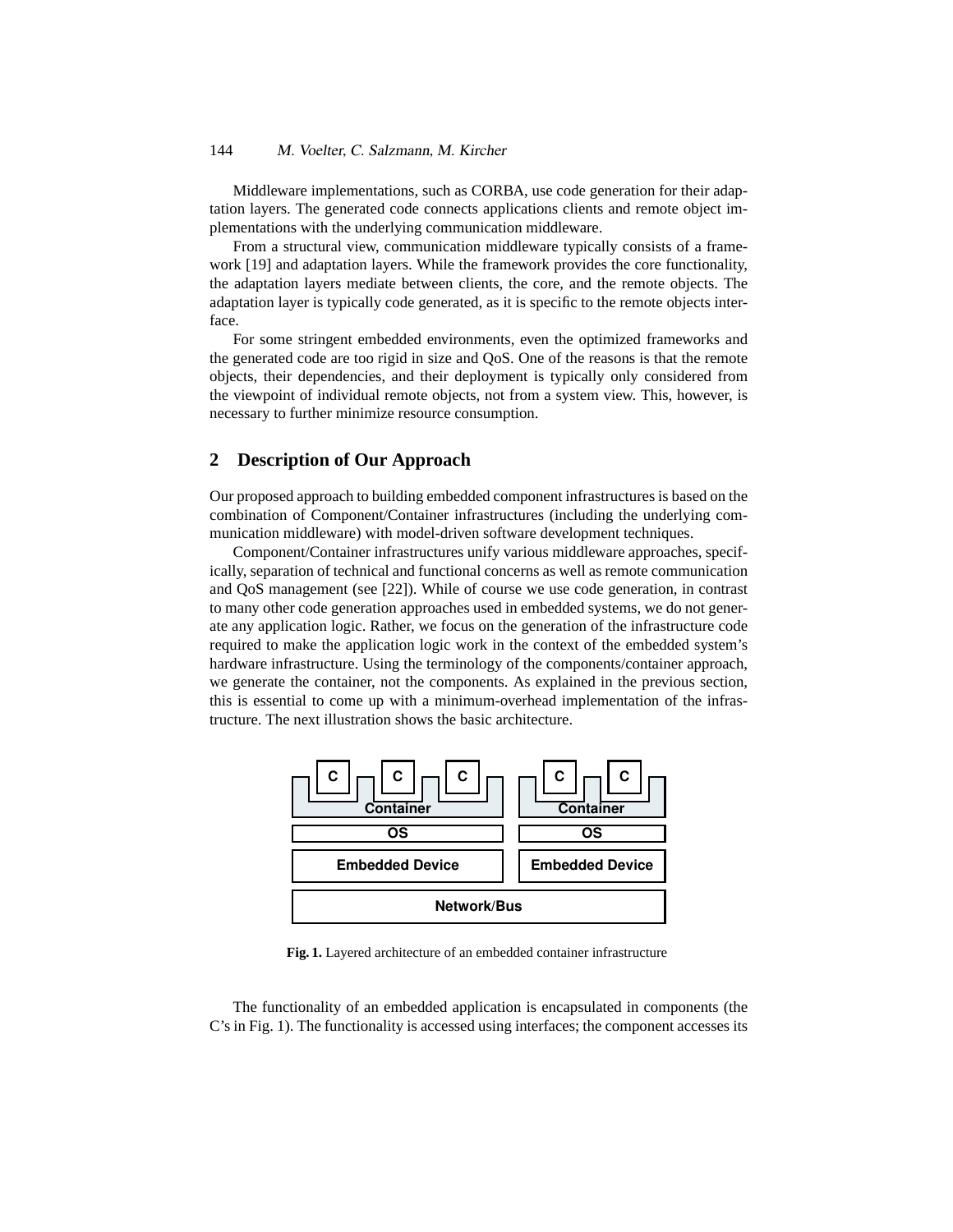environment using interfaces, too. The application logic is supplied using implementation files (e.g. C files) that have to stick to certain conventions, as explained below. The component implementation is developed manually. Here, "developed manually" means that the creation process is outside the scope of the generative process introduced in the next section. It is of course possible to use tools such as Ascet, Statemate, etc. to generate the implementation.

As mentioned before, the containers, which constitute the middleware part of the system, are code generated. In order to be able to generate this code, we need various specifications (or models) that drive code generation. These models capture aspects such as component types, interfaces, connectors among components, hardware topology, network types, QoS constraints etc. The specifics of the models depend on the domain for which we want to generate containers.

From these models, the generator tool generates all the infrastructure code required to make the application logic work in the embedded environment. This might include interrupt handling, scheduling, network/bus access and timing constraint verification. Before the generator actually generates code, it will verify the model's compliance to the rules specified by the component/container meta-model, as well as the the constraints implied by the specific embedded environment, in which the system is intended to run.

The approach just outlined is known as model-driven software development, or MDSD. The next section explains some details of the model-driven software development paradigm in general, including modeling and meta-modeling, definition of domain-specific languages, generator tools and platform design.

### **2.1 Model-Driven Software Development**

Model-driven software development (see [20]) is about making models first class development artifact as opposed to "just pictures". Various aspects of a system are not programmed manually; rather they are specified using a suitable modeling language. These models are significantly more abstract than the implementation code that would have to be developed manually otherwise - they are specific to the domain for which the models are relevant. The modeling languages used to describe such models are called domain-specific languages (DSL).

**Domain specific languages.** Like any other (formal) language, a DSL has three constituent parts:

- **–** A meta-model (also called abstract syntax) defines the building blocks of the language, and the rules how they might be combined to form legal models (sentences in the DSL)
- **–** A concrete syntax defines the actual notation used to specify models (or sentences). A particular meta-model might have several concrete syntaxes; concrete syntax can be textual (in which case sentences are often called specifications) or graphical (where sentences are often termed models). We use both terms interchangeably.
- **–** Finally, a DSLs needs to have semantics; the meaning of models has to be welldefined. We will return to the issue of semantics definition below.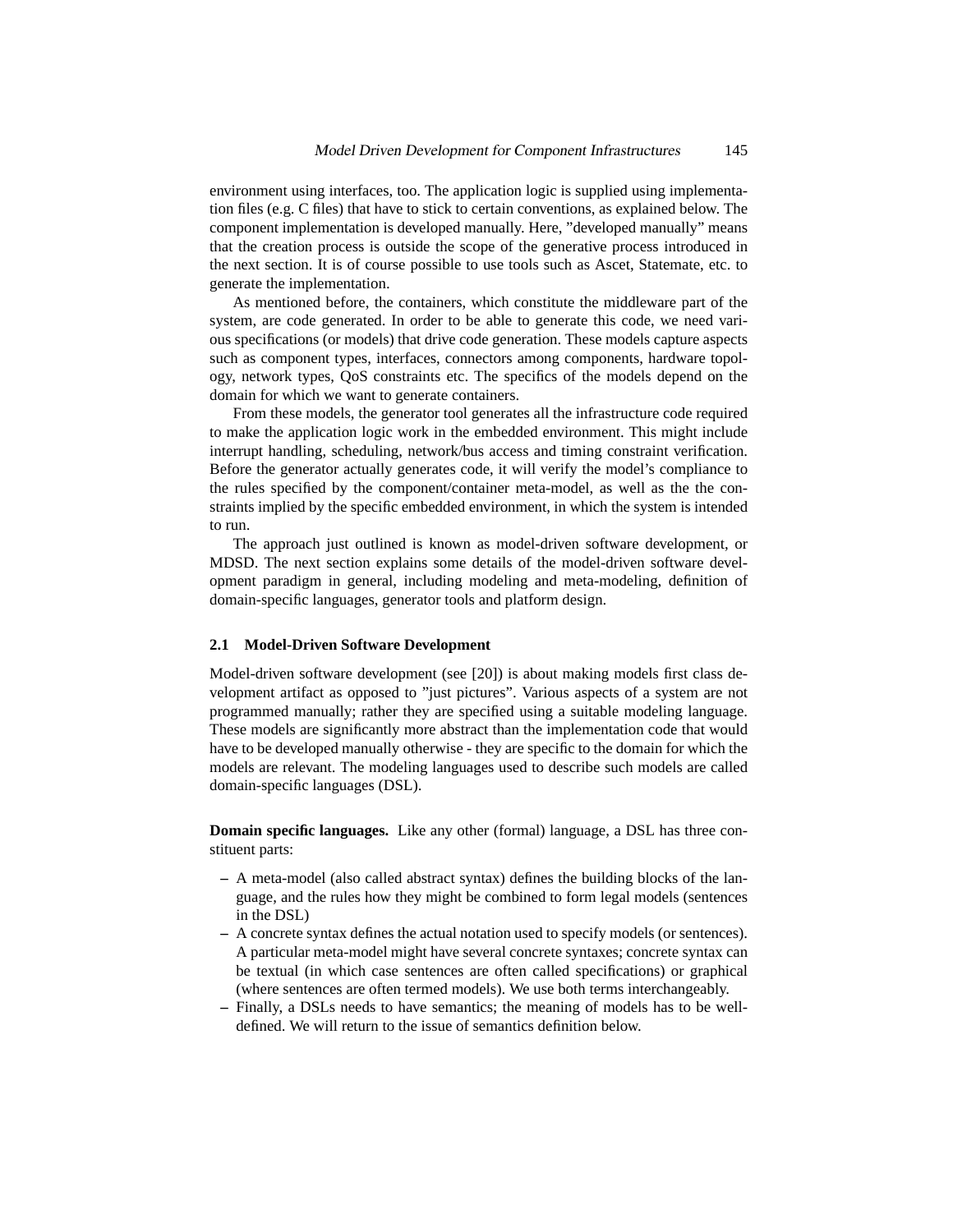Models themselves are not useful in the final application. Rather, models have to be translated into executable code for a specific platform. Such a translation is implemented using model transformations. A model is transformed into another, typically more specific (less abstract) model; a series of such transformations results in executable code, since the last transformation is a model-to-code transformation. Because of today's somewhat limited tool support, many MDSD infrastructures use just one generation step, directly from the models to code. Model transformation tools using the latter approach are often referred to simply as model-driven code generators. Figure 2 shows the most important concepts as a UML model.



**Fig. 2.** Core concepts of DSLs

**Semantics.** In addition to producing less abstract models (or implementation code), model transformations also serve the purpose of defining the semantics of the model they transform. By describing the rules of how a model is projected onto an implementation language, the meaning of the model is defined. Although this is a rather pragmatic approach of defining semantics, it works well in practice. This definition of semantics has the disadvantage that we cannot formally ensure that, if we have several sets of transformations which transform the models to different target languages (with wellknown semantics), the defined semantics are the same. In practice we can use testing to make sure they are the same, but there is no formal way to ensure it.

Complex systems typically consist of a variety of concerns, such as components and their interfaces, the description of the deployment infrastructure (hardware) or timing and concurrency concerns. It is often not practical to use a single modeling language for all of these aspects; specifically, different concrete syntaxes are often useful. For example, the components and interfaces can be described using (stereotyped) UML, the hardware and the deployment using XML, and dynamic and concurrency aspects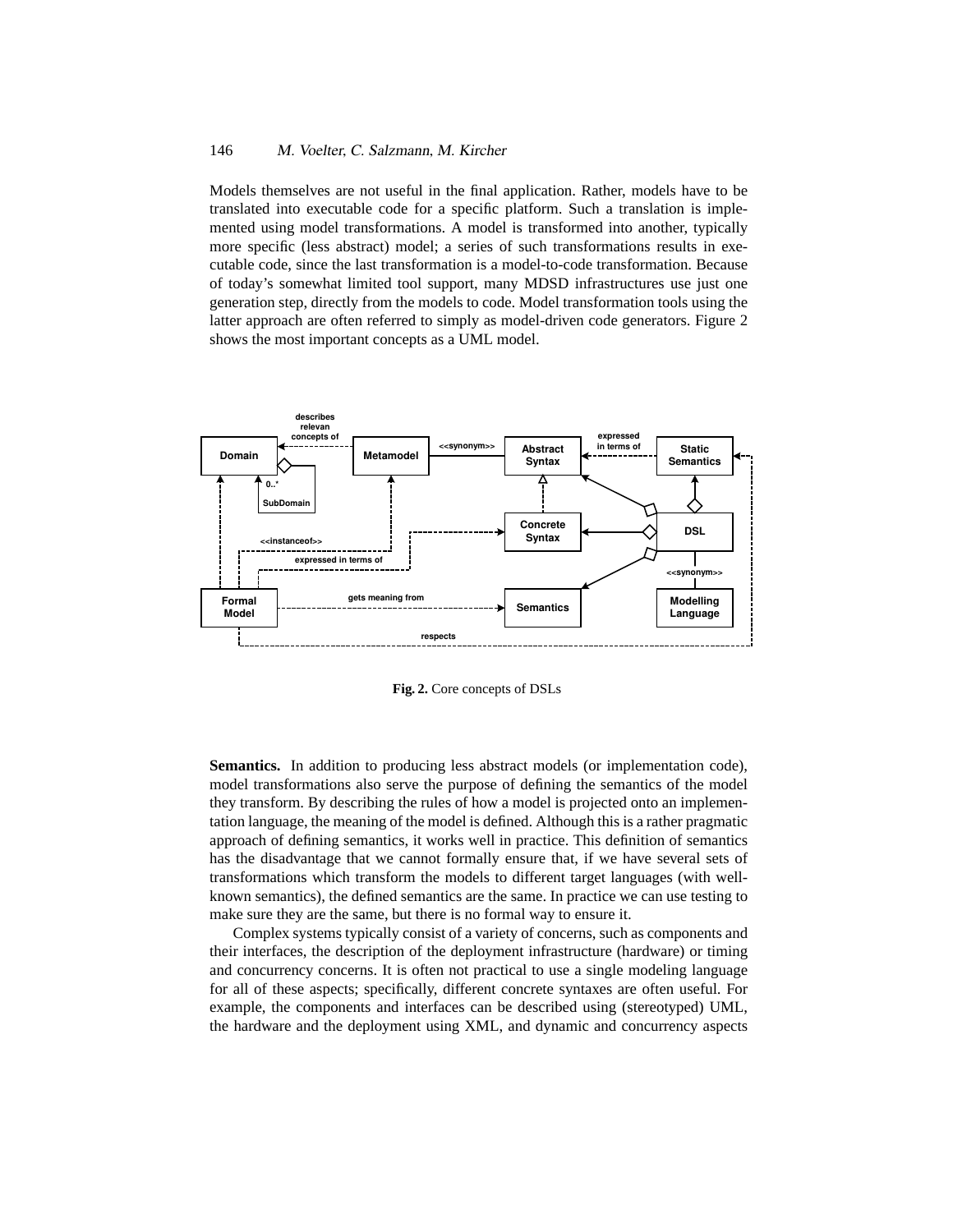using a specific textual language. The generator must be able to understand all of these, and integrate the different partial models into a coherent whole. Note that some aspects of an application - typically the application logic - might be sensibly described using a 3GL programming language. It is perfectly ok to use a 3GL, nobody should feel forced to "invent" a DSL if the general purpose programming language is efficient for the particular task at hand.

**Platforms.** While code generation is a powerful tool, it usually does not make sense to generate the complete code - the complete middleware infrastructure in our context. Just as today, where nobody would re-implement printf, programmers will almost always rely on a set of libraries, frameworks and pre-built components for application development. In the embedded world, performance considerations might limit the applicability of this approach, but this depends on specific constraints. Together with the operating system and the base libraries provided by the programming language, all this is referred to a the platform. Figure 3 shows the layering structure of a typical application architecture.



**Fig. 3.** Layered structure of a domain-specific platform

Restating the role of model transformations, they map the (platform-independent) application model to code that runs on and utilizes the target platform. By providing a set of transformations, it is possible to generate implementations for several platforms.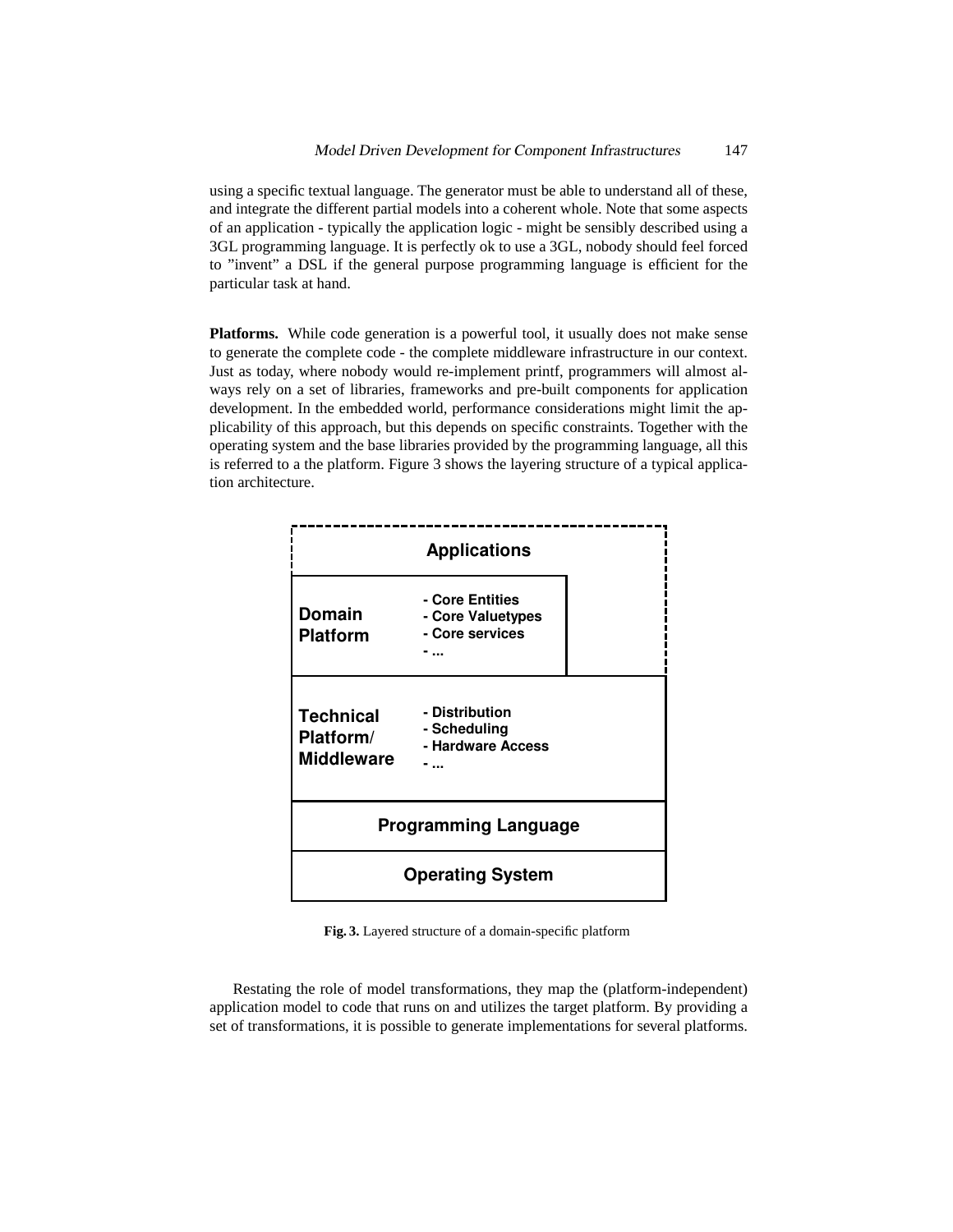It is theoretically possible to generate any of the layers in Fig. 3. However, in the context of component/container infrastructures in embedded systems, the following approach has proven to be most useful in practice:

- **–** Obviously, the programming language and its base libraries are not generated.
- **–** The operating system is not generated either, although it is usually configured (tailored) based on the model. Configuration files are generated.
- **–** The primary candidate for generation in our context is the technical platform/middleware layer.
- **–** The domain platform is usually supplied in the form of reusable, pre-built software components.
- **–** Finally, components are implemented manually. Applications are implemented as a set of collaborating components.

To restate; The goal of our approach is to generate the technical platform, or middleware, on which applications can run. Using code generation we can combine the advantages of modularization, separation of concerns, and reuse with efficient implementation. We will show in the example below, how this is achieved.

**Design Flow.** This subsection briefly describes the design flow that is typically used in embedded component projects. The UML-like diagram in Fig. 4 shows the issues; below we explain the steps.



**Fig. 4.** Design flow for model-driven component/container implementation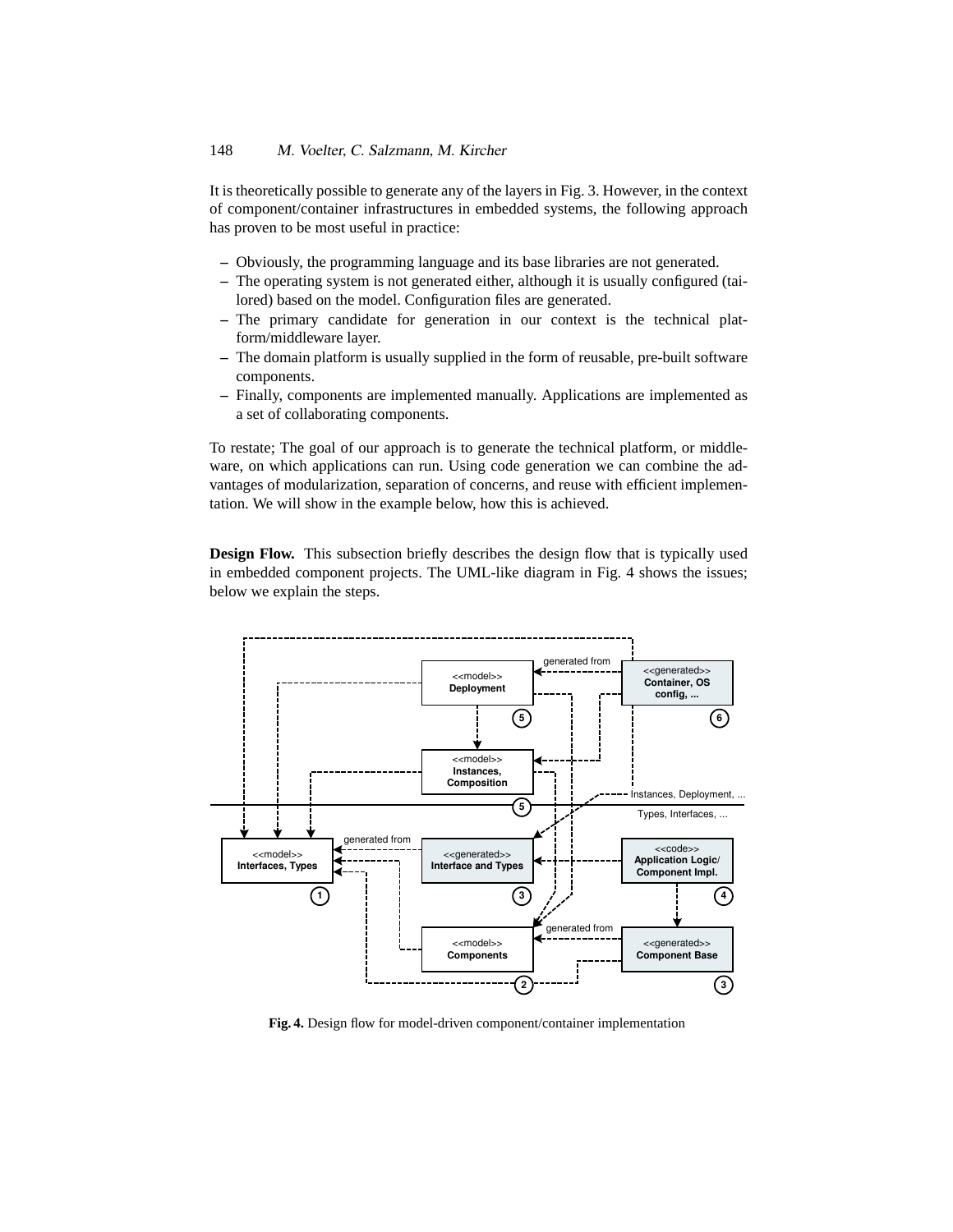In the first step, we define interfaces and complex types. Since an interface can be used by various components, it is crucial to define them first, independent of components. In a second step, we define components and their communication ports. Here, we also define some of the communication parameters; for example, whether the communication in a port should happen synchronously or asynchronously. Since this affects the API against which the implementation code is developed, these definitions have to be made before the application logic is implemented (manually) in step four. Before doing this, we generate these interface APIs as well as component base code (for example, base classes in OO, wrappers in C), see step 3. This concludes the component definition phase.

In step five we define which component instances we will use, how their ports will be connected; and on which hardware devices these instances will be deployed, as well as other system constraints. All these models together will then be used by the second generation step that creates all the infrastructure code: the container, the communication implementations, OS configuration files, build scripts, etc. In a final step (not shown) all the generated code we be compiled and linked using the generated build script, resulting in the final system.

**Software system families.** Using a model-driven software development approach usually pays off only in the context of software system families. The various members (or products) of such a family have a number of features in common, allowing systematic reuse. Specifically, the DSLs used to describe the members of the family are usually the same. In order to come up with a suitable DSL, transformer/generator and platform (together called the domain architecture) the developers need to have a good understanding of the domain for which they develop the infrastructure. Domain analysis techniques can help to deepen this understanding. In practice, developing useful domain architecture happens incrementally and iteratively over a relatively long time based on experience.

**Architecture.** Software architecture plays an important role in the context of modeldriven software development. Transformations rely on the availability of a well-defined meta model for the source as well as the target. They are literally rules describing how to map the concepts from the source meta model to the concepts provided by the target meta model. In order for transformations to not be overly complex, the concepts defined by the meta models must be concise, precise and limited in number. With regards to the final transformation step (the one that produces implementation code) this means, that the architecture of the target platform, as well as the mapping of application concepts to this platform needs to be clearly defined.

## **3 Example: A Simple Weather Station**

**Overview.** This section aims at illustrating our approach with a more concrete example. We use a small distributed weather station for the purposes of the example. The weather station consists of several nodes (micro controller) connected by a bus, on each of these nodes software components will be deployed.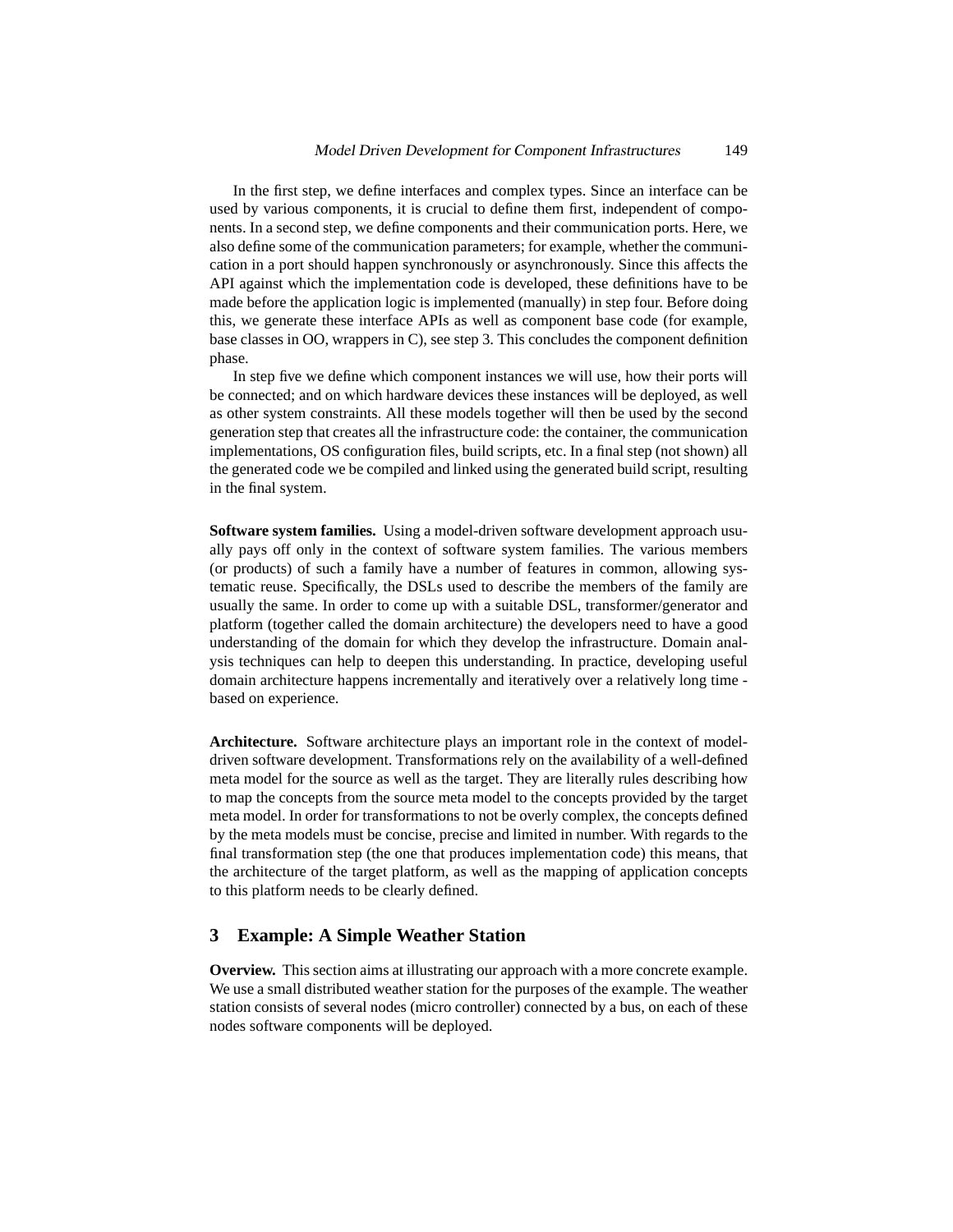

**Fig. 5.** Weather station example scenario

The example consists of three nodes, one outside node, the main node and an inside node, connected by a Bus (for example CAN). In the course of this example, we will take a look at the following artifacts:

- **–** The models necessary to describe a weather station,
- **–** The tool chain necessary to validate the models and generate the code, and
- **–** How code generation works in detail.

**Models.** We use three different models to describe the distributed embedded system of the weather station:

- **–** A type model describes interfaces, components and their ports,
- **–** A composition model describes component instances and how they are connected, and
- **–** A deployment model describes the physical infrastructure and how component instances and connectors are map onto it.

Interfaces are specified with a textual DSL, similar to CORBA IDL. The following example defines the Sensor interface to have three operations start, stop and measure. The controller interface has a single operation reportProblem which sensors will use to report problems with the measurement.

Instead of a textual model as shown above, we could also use a graphical model, as long as the same information is conveyed. The information included in an interface definition is described using a meta-model. As explained above, the meta-model describes the constructs a DSL provides for building models. The meta-model for interface definitions is given below. As one would expect, the meta-model defines interfaces as artifacts that own a number of operations which each have a name, a return type as well as a number of parameters (each with a name and a type) as well as exceptions.

The next step in describing a component-based system is the component model. We use a graphical notation for this aspect of the overall model, which uses UML syntax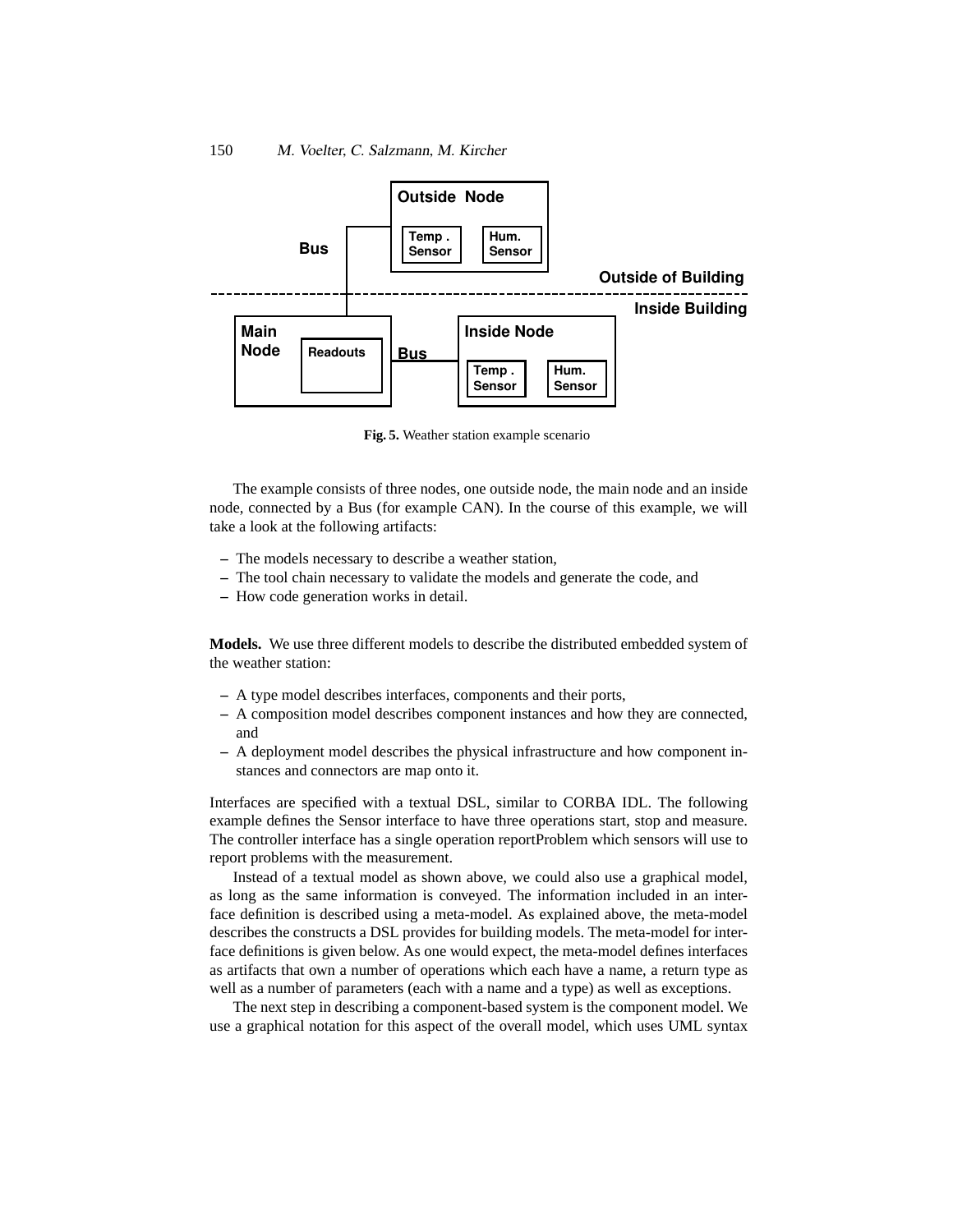```
interface Sensor {
  operation start():void;
  operation stop():void;
  operation measure():float;
}
interface Controller {
  operation reportProblem(Sensor s,
  String errorDesc ):void;
}
```
**Fig. 6.** Example for an interface description



**Fig. 7.** Interface meta-model



**Fig. 8.** Example protocol state machine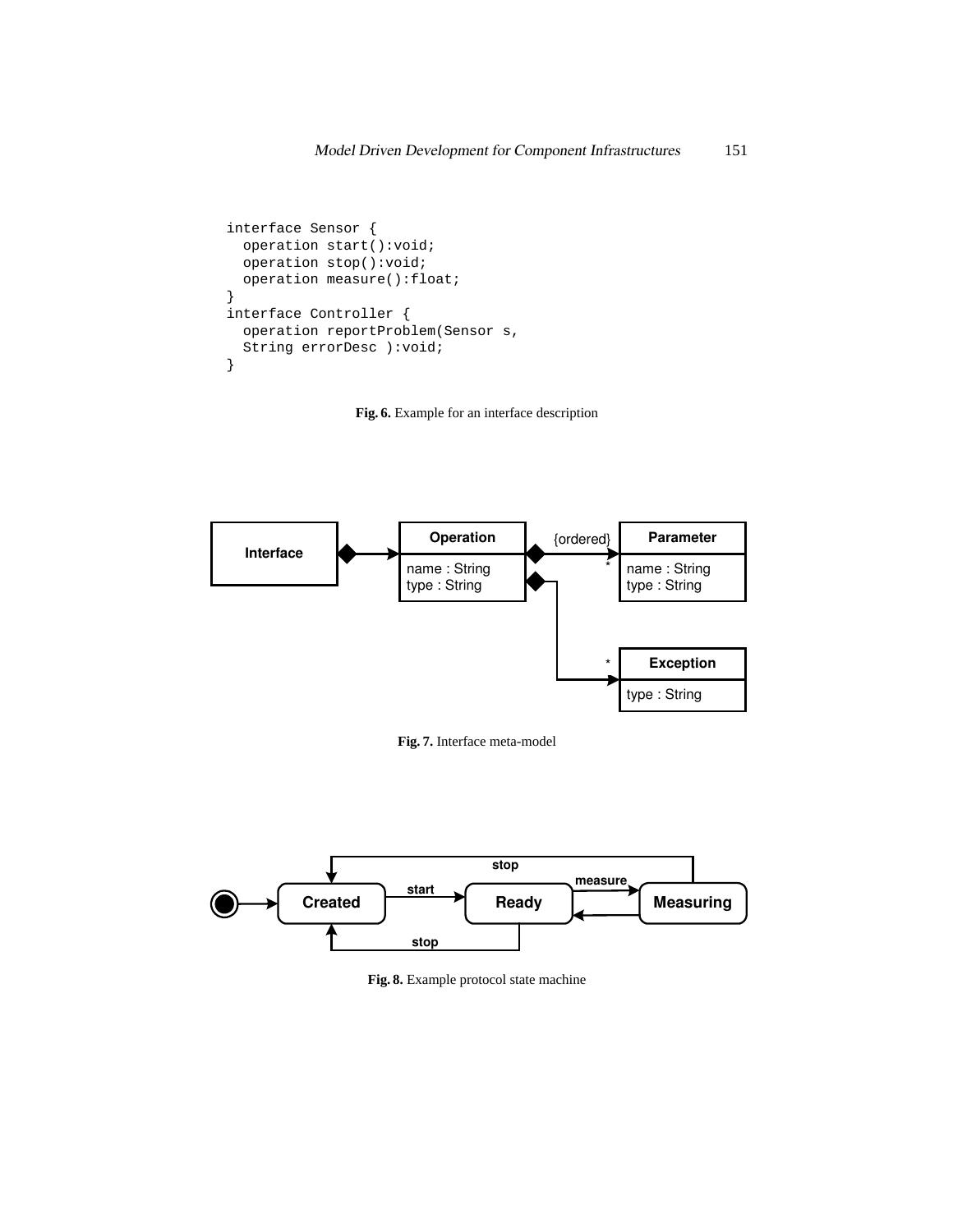to be able to build these models in a UML  $(1.x)$  tool. We first define two kinds of sensors, TemperatureSensor and HumiditySensor. Both of these have a provided port called measurementPort which offers the operations defined in the Sensor interface (which we defined textually above). In addition, both of these two types of sensors have a required port called controllerPort, through which the sensors expect to communicate with their controller. In addition to the two kinds of sensors we define a Control component which provides a Controller port and requires a number of Sensors.



**Fig. 9.** Model of components and ports

Again, we show the meta-model for this aspect of the model. Since we use a UMLbased concrete syntax (as exemplified in the interface meta-model) we extend the UML meta-model.

The Component type extends UML:Class (this is why we model the components as UML classes with a  $\mu$  i component $\mu$  stereotype in the concrete example model in figure 7). A Component has a number of Ports. A Port is modeled as a subtype of UML::Association. A Port references an InterfaceRef (it cannot technically directly reference Interfaces because they are defined in another meta-model. The InterfaceRef plays the role of a Proxy [6] for the Interface). Ports are abstract; concrete subtypes are defined in the form of RequiredPort and ProvidedPort. Also note the concepts of Applications, which are components that do not offer any services themselves; this is expressed by the OCL constraint that requires the ports association to only contain RequiredPort objects.

Finally, a concrete system must be specified by defining component instances, containers and (hardware) nodes, as well as connections on physical and logical level. We use an XML based concrete syntax for this aspect. The following shows a part of the deployment definition of the example weather station. With the background of the previous explanations (and the meta-model for the deployment which follows directly after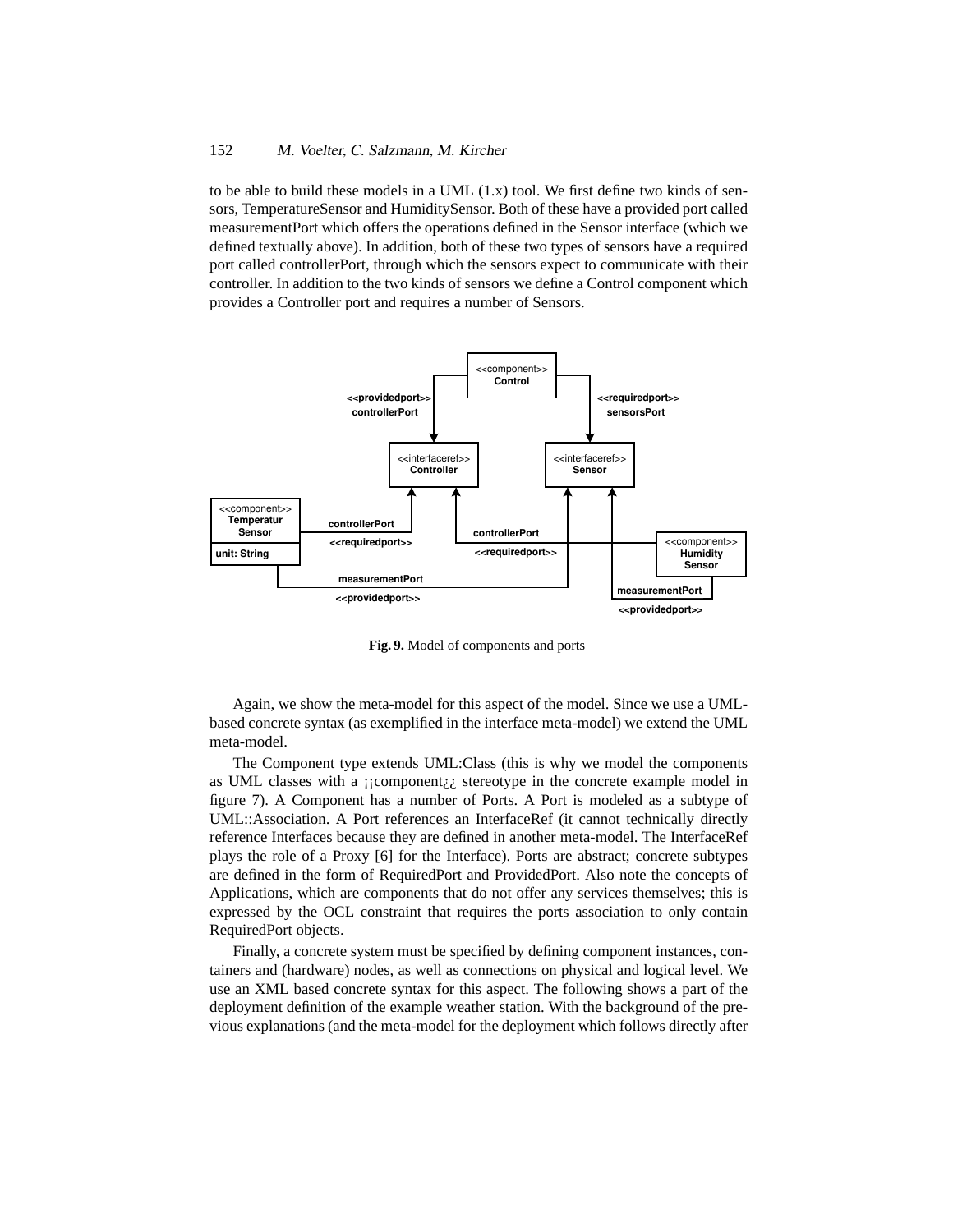

**Fig. 10.** Meta-model for components and ports

this example) the meaning of this model should be understandable without further explanation.

This part of the system has a meta-model, too. It is shown in the next illustration. The central concept is the System. A System consists of a number of Nodes, each Node itself consists of Containers. Containers contain a number of ComponentInstances which reference a Component as their type. On the other hand, Systems also contain a number of Connectors. They connect a provided and a required port of two ComponentInstances in order to allow these two instances to communicate through the respective ports. Finally, a Connector has a type, which implements one of several communication strategies, such as communication through CAN bus, through a local direct call, or through shared memory.

From these three different models, an overall model can be composed (this is done in code generator's first phase, on AST level). This overall, merged model will subsequently be used as the input to the code generation phase of the generator. The overall model thus consists of several partial models describing different aspects of the overall system. However, in order to generate a useful system, the code generator (described in more detail below) must consider all the aspects at the same time. This requires a way to join the models; technically, this is done by using different parser front-ends on the generator (see below). However, we also need to make sure that the models can be joined logically. For example, in the component model, we must reference an interface defined in a text file. As a consequence, we use proxies [6] in the meta-model (called references). The following illustration shows how the various models are joined logically.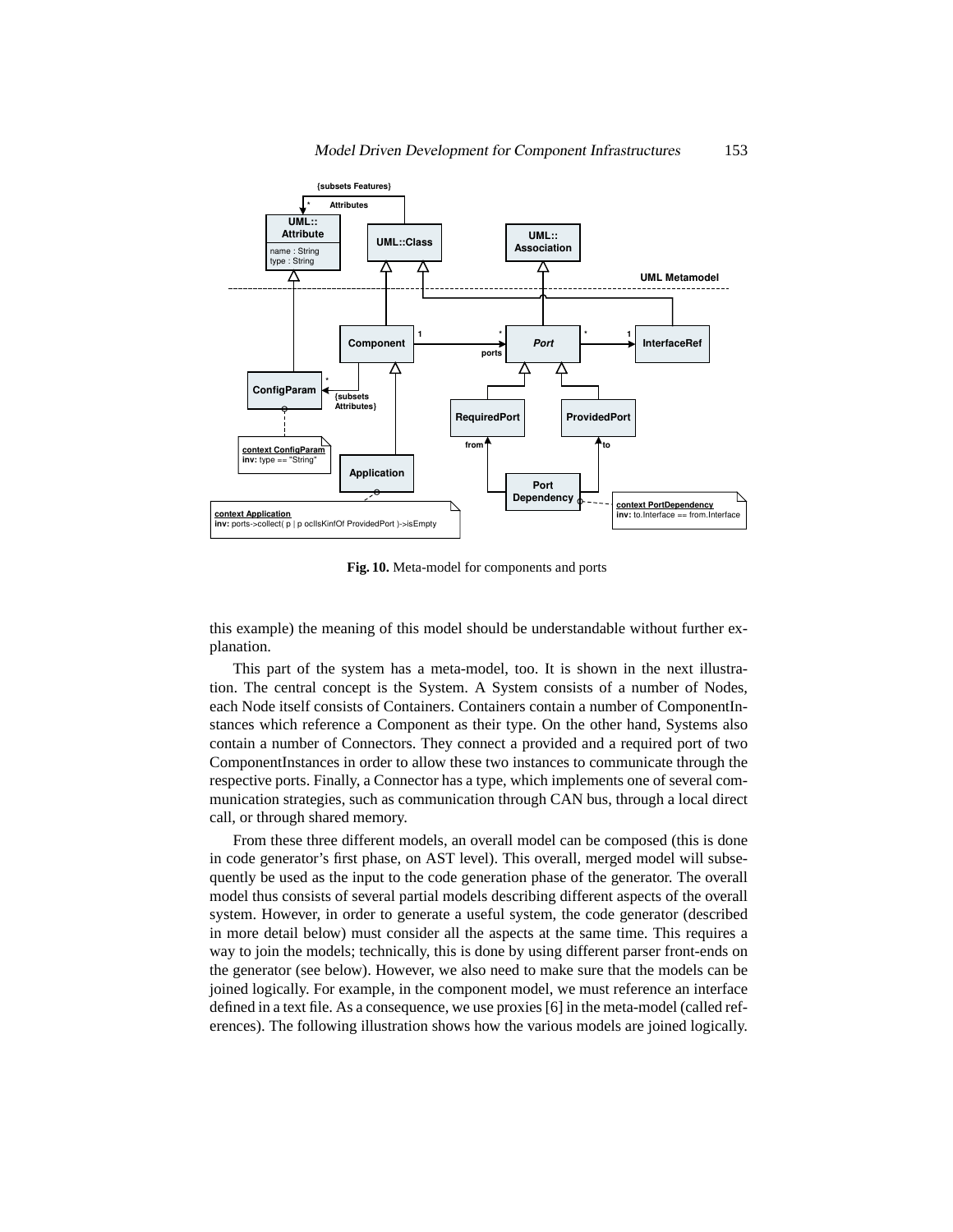```
<system name="weatherStation">
  <node name="main">
   <container name="main">
      <instance name="controller"
               type="Control"/>
    </container>
 </node>
  <node name="inside">
    <container name="sensorInside">
      <instance name="tempInside"
                type="TemperatureSensor">
        <param name="unit" value="centigrade"/>
      </instance>
    </container>
 </node>
  <node name="outside"></node>
 <!-- temperature sensor outside -->
  <connector name="toSensorTempOutside">
    <providedPort instance="tempOutside"
                  port="measurementPort">
    <requiredPort instance="controller"
                  port="sensorsPort">
  </connector>
  <connector name="fromSensorTempOutside">
    <providedPort instance="controller"
                 port="controllerPort">
    <requiredPort instance="tempOutside"
                 port="controllerPort>
  </connector>
 <!-- humidity sensor outside -->
 <connector name="toSensorHumOutside">...</connector>
  <connector name="fromSensorHumOutside">...</connector>
 <!-- temperature sensor inside -->
  <connector name="toSensorTempInside">...</connector>
  <connector name="fromSensorTempInside">...</connector>
</system>
```
**Fig. 11.** Specification of nodes, instances and connectors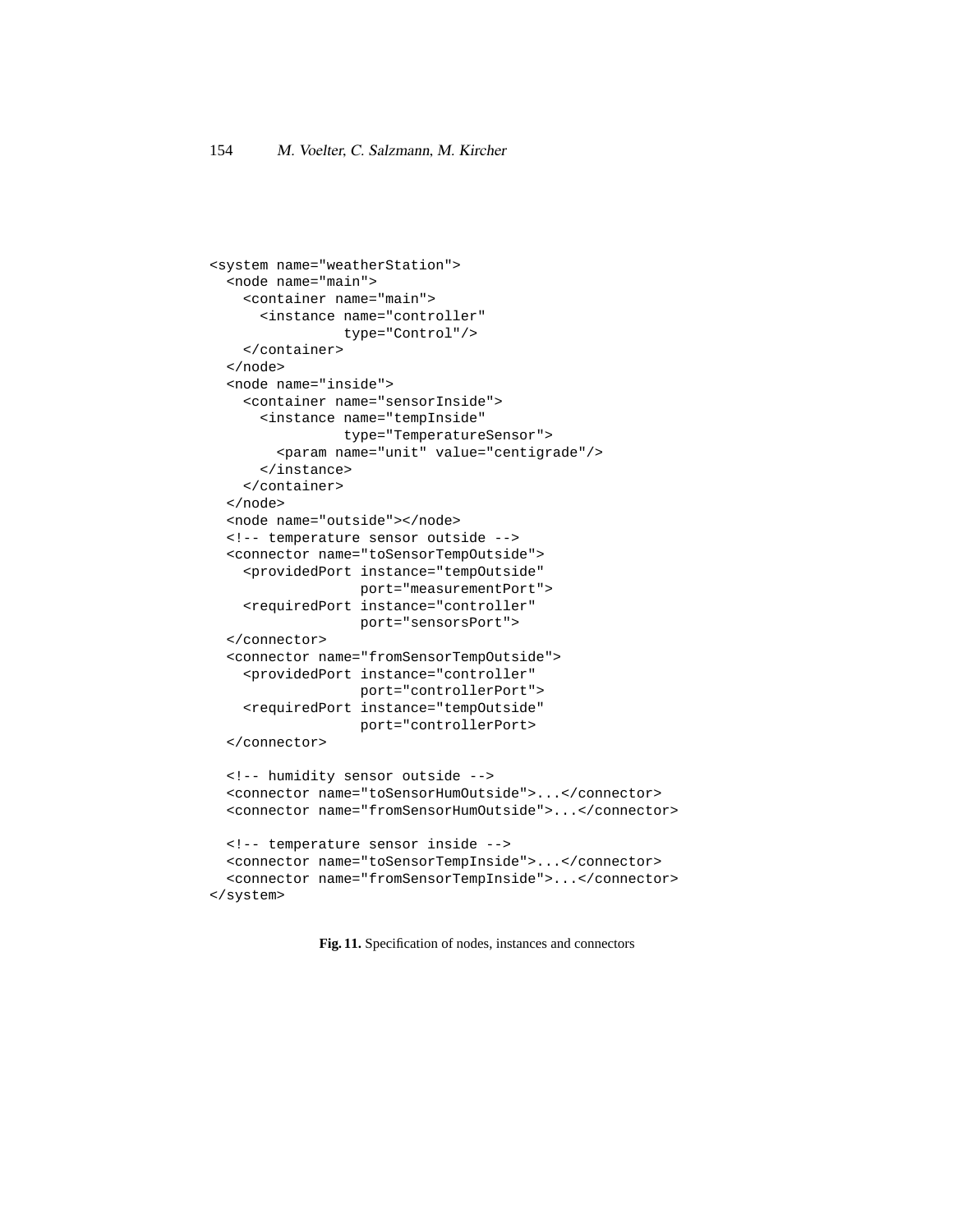

**Fig. 12.** Deployment meta-model

It means that a component model uses InterfaceRefs to reference interfaces defined in the interface model; the system model uses the type attribute of ComponentInstances to refer to Components defined in the component model as well as PortRefs to reference the Ports defined as part of Components.

**Tooling.** In addition to a UML tool and a text editor (to create the various models shown above) the tooling mainly consists of a model-driven code generator, the openArchitectureWare [oAW] toolset in our case. The generator has three primary responsibilities:

- **–** Parse the various models and join them together; inconsistencies must be detected and reported
- **–** Verify the model against the meta-model of the domain. If the model does not conform to the domain meta-model, report errors.
- **–** In case the model is fine, generate the target code for the various platforms

In the tradition of programming language compilers, the generator works in several phases, as illustrated in Fig. 14.

In the first phase, one or several model parser front-ends read the model. This results in the representation of the model as an object graph inside the code generator. The classes used to represent the object graph directly represent the domain meta-model. This is where meta-model constraints are checked (they are implemented as part of the meta-classes). In the second phase, code generation templates are used to actually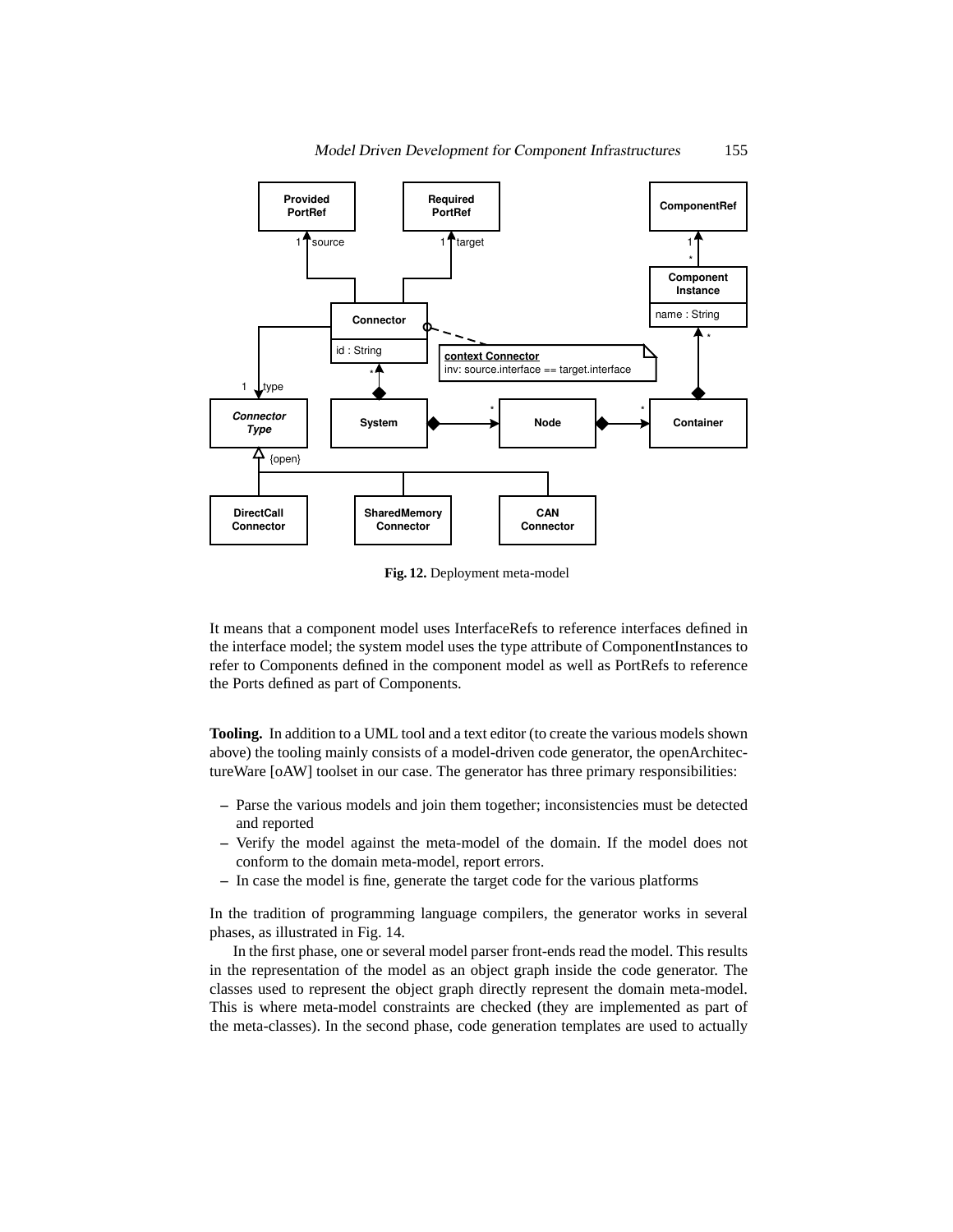

**Fig. 13.** Relationships among the meta-models



**Fig. 14.** Generator tool work flow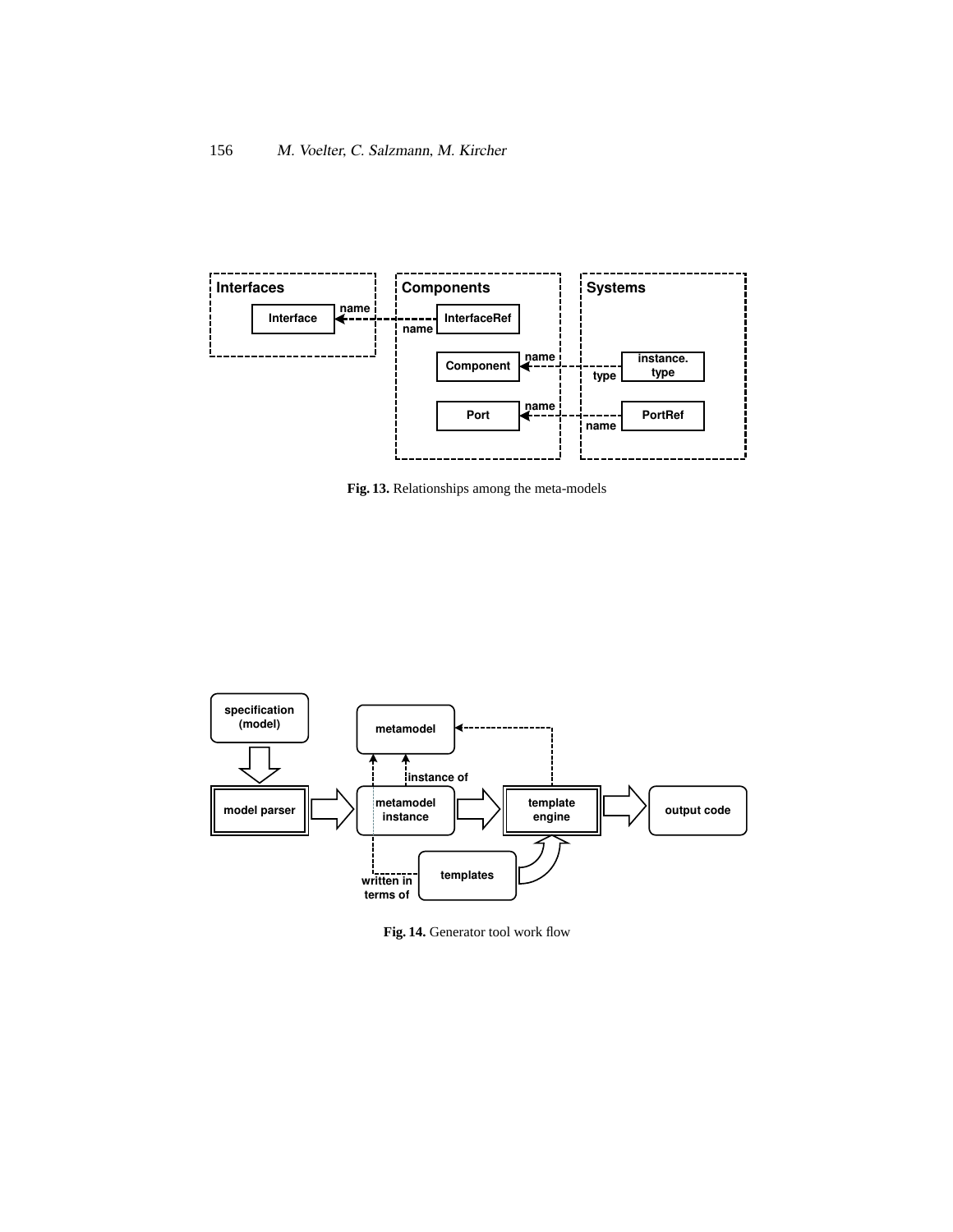generate output code. For illustrative purposes, we show a skeleton implementation of the Interface meta-class.

```
public class ECInterface
     extends generatorframework.meta.uml.Class {
}
```
**Fig. 15.** Initial definition of the ECInterface meta-class

The defined class in Fig. 15 is an ordinary Java class. We inherit from the UML::Class meta-class, because

- **–** It makes the ECInterface a model element, i.e. a valid generator meta-class,
- **–** It inherits the properties of UML::Classes, specifically the fact that it can have operations, that it is in a package, etc.
- **–** It allows use to use stereotypes on UML::Classes to represent instances of interfaces.

```
public class ECInterface
    extends generatorframework.meta.uml.Class {
    public String CheckConstraints() {
Checks.assertEmpty( this, Attribute(),
        "must not have attributes." );
    }
    // more ...
  }
```
**Fig. 16.** ECInterface meta-class with constraints

This same approach can be applied in many other circumstances, for example, to ensure that the port names of components are unique:

**Generating code.** Code generation is based on templates. A template is basically a piece of code with escapes in it that can access the model (represented as an object graph in the generator). The following piece of code is a simple example that generates a C header file for a component implementation. Templates consist of two kinds of text:

- **–** The commands within the "guillemots" are used to iterate over the model and thus to control code generation.
- **–** Text outside the "guillemots"is code to be generated. It is literally copied into the generated code file.
- **–** Within the to-be-generated code the "guillemots"-escape can be used to reference properties of the respective model object.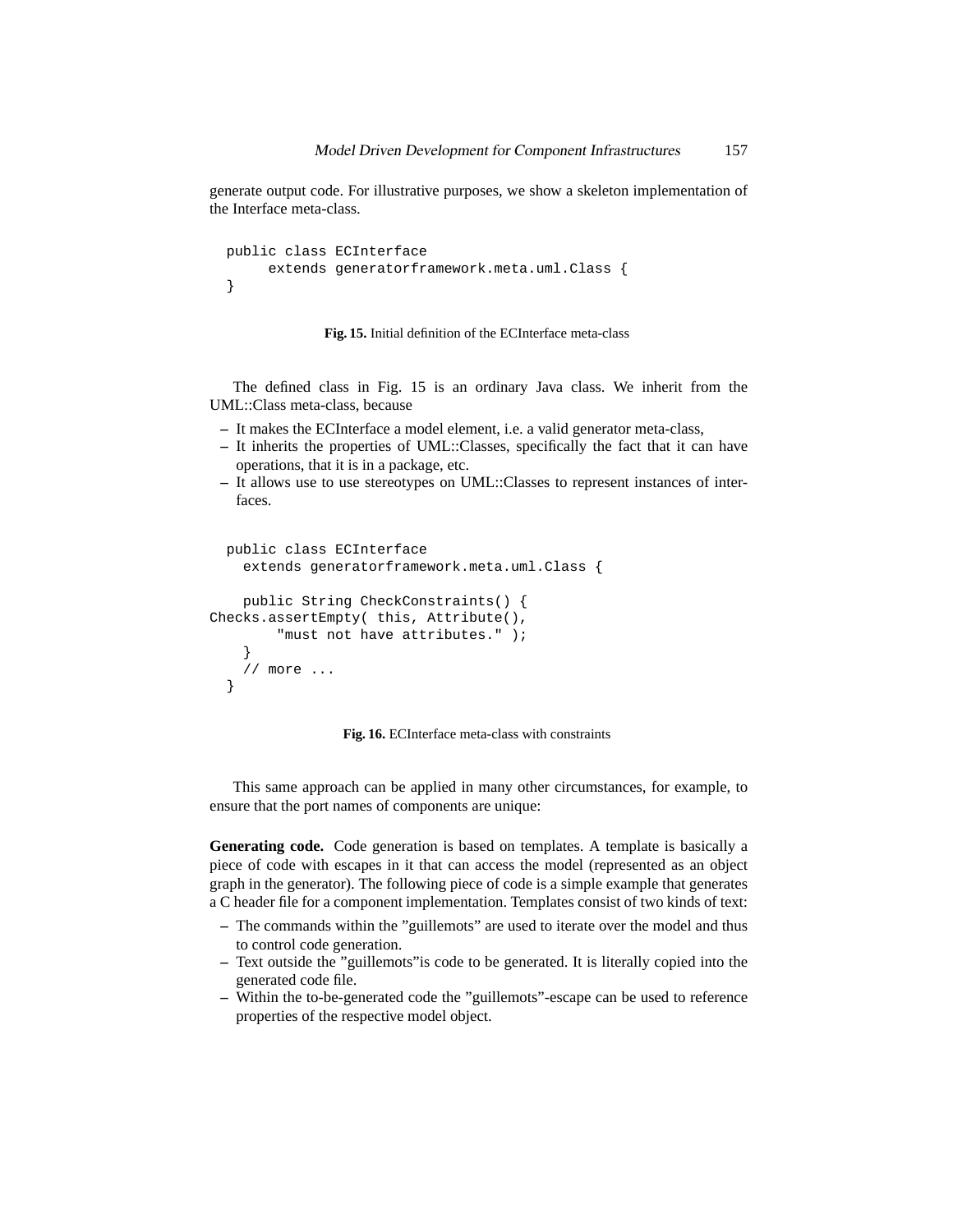```
public class Component extends generatorframework.meta.Class {
  public String CheckConstraints() {
  Checks.assertEmpty( this, Operation(),
        "must not have attributes." );
    Checks.assertEmpty( this, Generalization(),
        "must not have superclasses or subclasses." );
    Checks.assertEmpty( this, Realization(),
        "must not implement any interface." );
    Checks.assertUniqueNames( this, Port(),
        "a component's ports must have unique names." );
  }
  // more ...
}
```
**Fig. 17.** Constraints Checks for the Component meta-class

```
<<DEFINE PortHeader(connector) FOR Port>>
  <<FILE "include/"Component.Name"_"Name".h">>
  /**** Port Header File ****
   *
   * Type: <<TypeInfo>>
   * Name: <<Name>>
   * Component: <<Component.Name>>
   * Interface: <<Interface.Name>>
   */
  <<LET Component.AllUpperCaseName>>_<<AllUpperCaseName AS
portPrefixUpperCase>>
  #ifndef << portPrefixUpperCase>>_H
  #define << portPrefixUpperCase>>_H
  #include <<middleware_types.h>>
  <<EXPAND Body(connector)>>
  #endif
  <<ENDLET>>
  <<ENDFILE>>
<<ENDDEFINE>>
<<DEFINE Body(connector) FOR ProvidedPort>>
<<IF isCSPort>>
  <<EXPAND Util::ExternDecl(Component.Name>>_<<Name)
          FOREACH Interface.Operation>>
 <<ENDIF>>
<<ENDDEFINE>>
```
**Fig. 18.** Sample code generation Template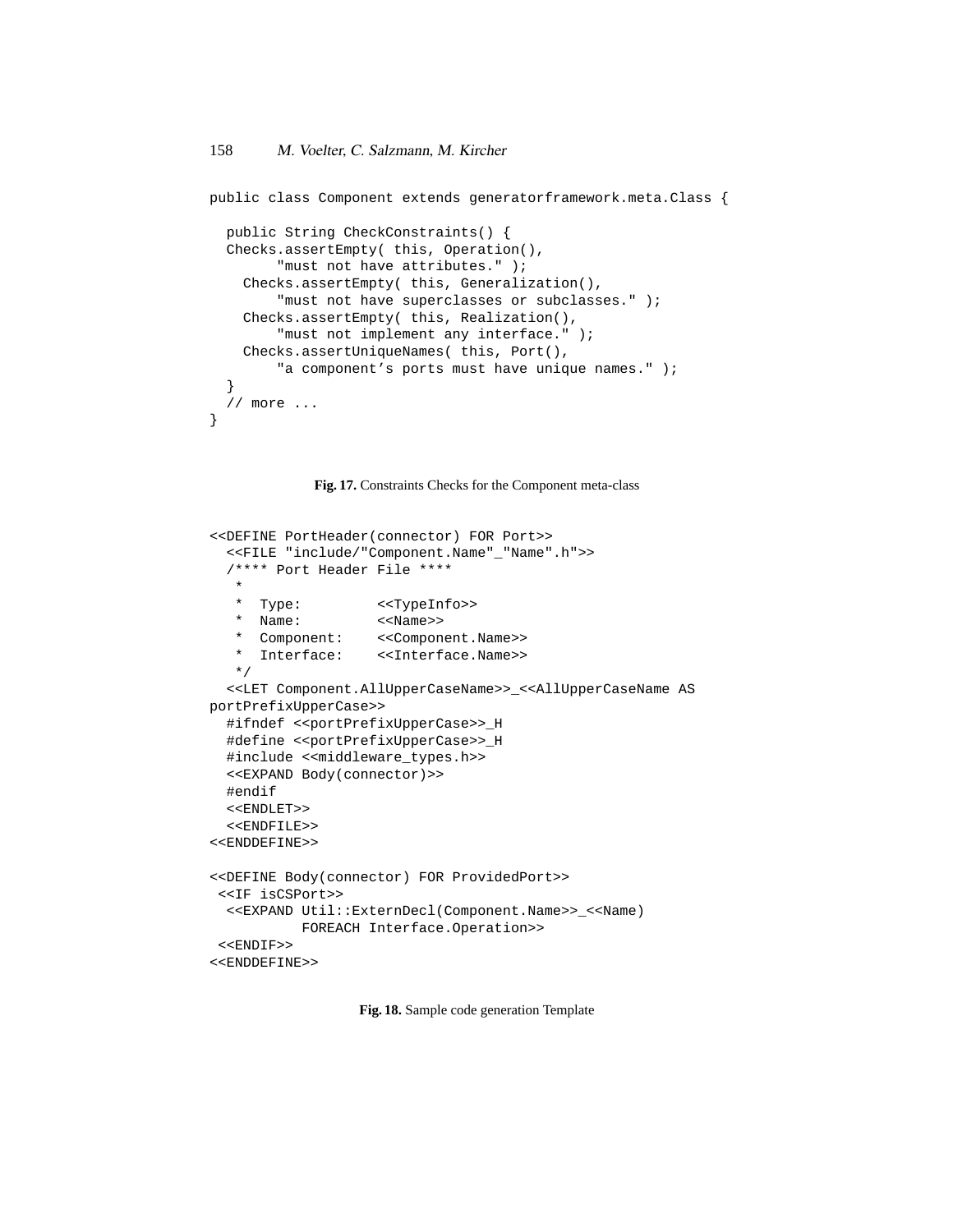**Parsing input models.** Parsing of the input models is done using generator front-ends, as shown above. Since we need to parse several models for a certain generator run, we use the composite design pattern [6] to build a front-end that itself contains front-ends for the various models we need.

```
package util;
public class EmbeddedComponentsInstantiator
             extends CompositeInstantiator
  {
private String systemConfFile =
      System.getProperty("EC.SYSTEM");
private String interfaceFile =
      System.getProperty("EC.INTERFACE");
private String componentsFile =
      System.getProperty("EC.COMPONENTS");
public EmbeddedComponentsInstantiator () {
     // a front-end that reads the UML model
     add( new XMIInstantiator( componentsFile ) );
     // a front-end that reads the XML system spec
     // use ecMetamodel as package prefix when
     // attempting to load meta-model classes
   add( new XMLInstantiator( systemFile, "ecMetamodel" ) );
     // a front-end that reads the textual spec
     // for the interfaces
     add( new JCCInstantiator( interfaceFile ) );
  }
}
```
**Fig. 19.** Instantiator that reads the various models

How the various front-ends work internally is beyond the scope of the book. Basically, they read the models and create an object graph from them.

**Overall setup.** Since we use several aspect models with different concrete syntaxes, the actual setup is somewhat more complicated, as shown in the next illustration. The interfaces are represented with a textual DSL. Components are represented using profiled UML models; the deployment (or systems) are described using XML. All these different partial models refer to their respective parts of the meta-model. The complete meta-model is implemented as Java classes as illustrated above, independent of their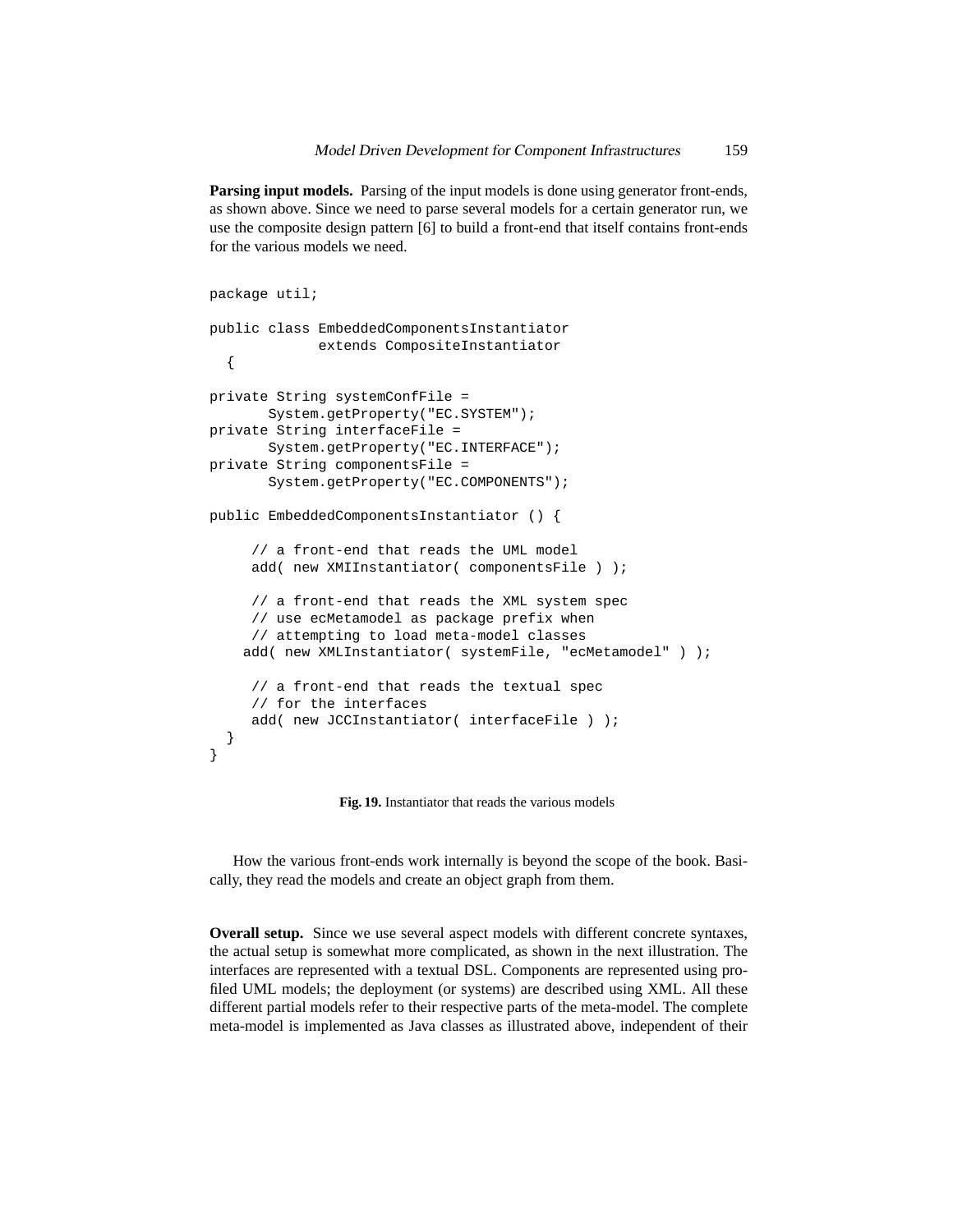concrete syntax. So, while a model is represented in different files using different concrete syntax, all the model parts are represented as Java objects once they have been parsed by the respective instantiator (parser, front-end). This is also the place where the references among the model parts are dereferenced (the proxy is supplied with a reference to its delegate object). At this stage, the generator back-end uses the code generation templates to generate the output.



**Fig. 20.** Overall tool chain and artifacts

### **3.1 Resource Optimization**

Due to the generative approach we were able to conduct experiments concerning optimized code generation for efficient resource allocation. Since this is one of the key requirements for the embedded world we invested considerable efforts into this topic.

In our experiments we reached an additional memory allocation for middleware based embedded software of 1KB of ROM and 300 Bytes of RAM for an typical event based communication pattern in the automotive domain. The performance of the middleware based software was not significantly slowed down either, which fortifies the practicability of our approach.

For reasons of brevity, more details are beyond the scope of this chapter.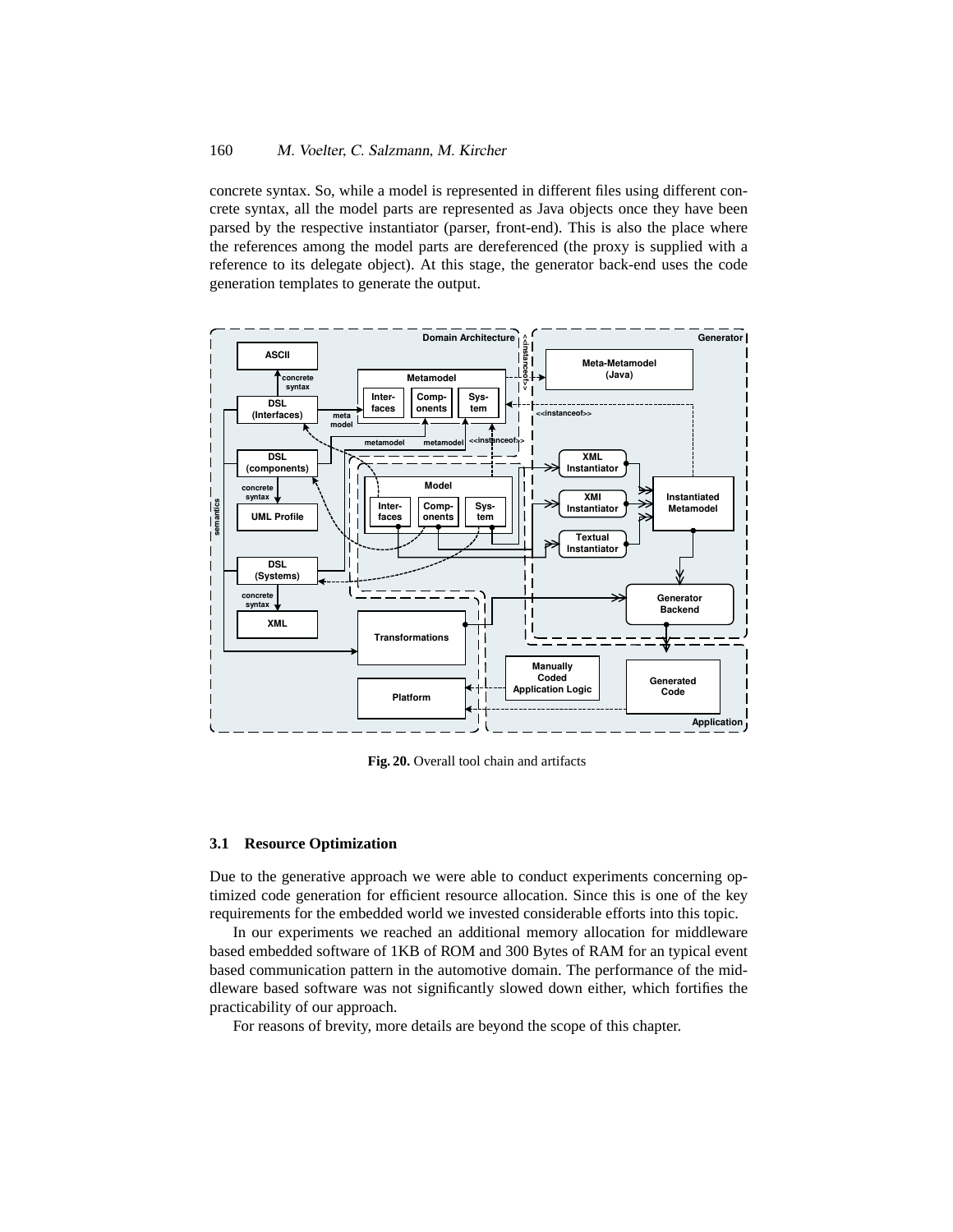## **4 Conclusions**

*Advantages of this approach.* A model-driven approach to software development yields a number of advantages, some of them especially important in the context of embedded systems. The following list briefly explains some of these - the order is not significant.

- **–** First of all, developer productivity is improved, since repetitive, aspects need not be coded manually over and over again. Many target platforms (such as real-time operating systems) require a lot of "bookkeeping" code and configurations that fall in this category.
- **–** The models capture knowledge about the application structure and functionality much more explicitly, free from "implementation clutter".
- **–** Different concerns are separated explicitly. Each of them (or subsets) are model led using their own model, making them explicit and thus more tractable, easier to change and potentially reusable.
- **–** Communication with the various stakeholders is simplified, since each stakeholder need only take a look at the models of the aspect they are interested in.
- **–** It is easier to react on changes, since the change often affects one piece of code only. Code (and other artifacts) that needs to change as a consequence is simply regenerated.
- **–** The transformations capture design knowledge for the target platform. They thus serve as a form of "codified best practices".
- **–** Reuse (of the platform, DSLs, etc.) is made possible.
- **–** Typically, the software architecture improves since the definition of a stringent software and system architecture is necessary. Otherwise code cannot be generated efficiently.
- **–** Code quality is improved, since most of it is generated from templates. It is easier to ensure templates generate high-quality code than to assure this for each piece of code manually.
- **–** Portability is simplified. If a different platform should be used, only a new set of templates needs to be created (which, of course, can be non-trivial, too).
- **–** MDSD increases flexibility without inducing runtime overhead. The generated code can be strongly typed, maybe even relying on static memory allocation only, while flexibility is still there. The flexibility is realized at generation time and compile-time, not during runtime.
- **–** Since the mapping from models to implementation code is determined by templates (i.e. is the same each time), the quality of service characteristics of the implementation (timing behavior, memory consumption, performance) are known to some extent. This can be a big advantage in embedded system development.
- **–** Since error messages are not just reported by the compiler when compiling the implementation code, but also by the transformer/generator when reading the models, the error messages can be much more expressive. A model contains much more domain semantics that can be reported as an error messages compared to implementation code.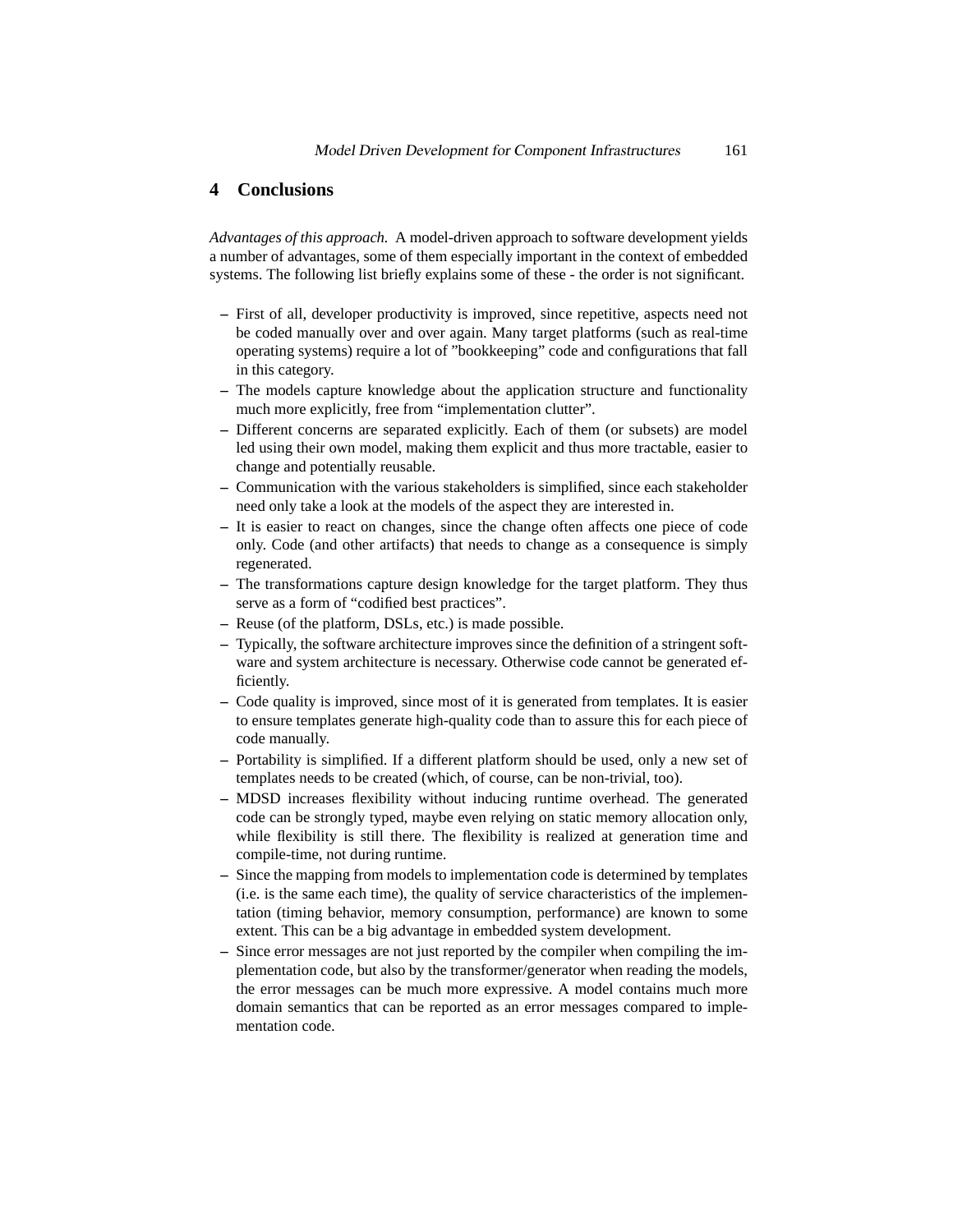*Prejudices.* Since we keep hearing the same prejudices against MDSD over and over again, here are some simple statements that developers should consider.

- **–** MDSD does not require UML, use any DSL that is suitable for your domain.
- **–** Generated code can be very readable, can include comments, etc. Generated code is often even easier to understand than manually written code, since it is more structured (it is based on the "rules" in the transformations)
- **–** MDSD does not require a waterfall process. MDSD works well using incremental, iterative processes. This is true for application development as well as for the development of the domain architecture.
- **–** MDSD is quite agile, since once a domain architecture is in place it allows to come up with running applications very quickly.

*Challenges.* There is no "free lunch". So, even while model-driven software development has a great number of benefits, there are also some drawbacks/challenges that need to be addressed. For reasons of space we cannot go into details, and we recommend reading [21].

- **–** The development process has to take into account the two development paths: domain architecture development and application development. An approach that has worked in practice is to have two kinds of teams (domain architecture and application development). The application development teams play the role of the customers for the domain architecture development. An iterative process with regular "deliverables" will minimize the problems.
- **–** There are no universal standards yet. Using MDSD will always tie the development to a number of tools. With the OMG's MDA standard, this should be less of a problem in the future. Today the impact of the problem can be minimized by relying on open source tools.
- **–** The concepts and tools need to be understood. Specifically for "traditional" embedded developers this can be quite a 'cultural shock'. Terms like meta-model, DSL, etc. are often not very well-known, and not readily accepted. The best approach to attack this problem is to run an example-driven education effort that first convinces people of the benefits of the approach, and then goes into some details of the concepts behind it.

*Practical experience and related work.* Model-Driven Software Development has a long success history, although it did not always appear under that name. MDA [14], Generative Programming [3], Domain-Specific Modeling [2] and Domain-Driven Development are all either different names for MDSD or special "flavors" of the general MDSD approach. Specifically, MDA is gaining more and more importance in the enterprise software development area.

In the embedded world, generating code from models is also a well-known approach, although use of such code in production systems is only slowly being adapted. Tools like ASCET [4], Matlab/Simulink [9] or Statemate [8] are well-known to embedded developers.

Using MDSD to implement (component/container-based) middleware is a rather novel approach, though. The authors, as well as other people known to the authors have